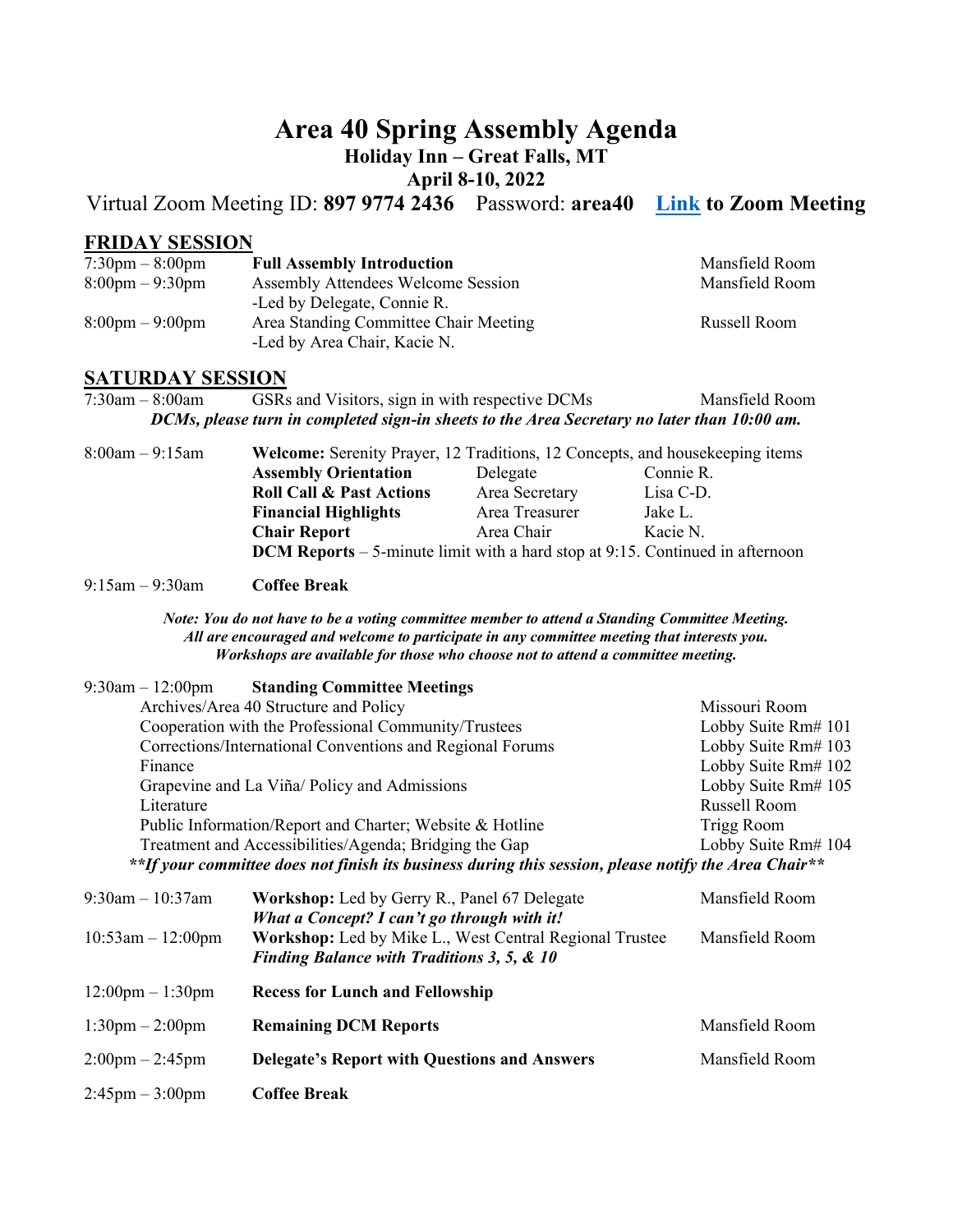| $3:00 \text{pm} - 5:00 \text{pm}$                                                                   | <b>Floor Assembly: Committee Reports, Motions, and Discussion</b>                                                    |                     |  |
|-----------------------------------------------------------------------------------------------------|----------------------------------------------------------------------------------------------------------------------|---------------------|--|
|                                                                                                     | Corrections/International Conventions and Regional Forums                                                            | Ty K.               |  |
|                                                                                                     | Literature                                                                                                           | Dan H.              |  |
|                                                                                                     | Finance                                                                                                              | Jake L.             |  |
|                                                                                                     | Public Information/Report and Charter; Website & Hotline                                                             | Jake H.             |  |
|                                                                                                     | Webmaster Report                                                                                                     | Alex M.             |  |
|                                                                                                     | Hotline Chair Report                                                                                                 | Sabrina C.          |  |
|                                                                                                     | Cooperation with the Professional Community/Trustees                                                                 | Don M.              |  |
|                                                                                                     | Archives/Area 40 Structure and Policy<br>Archivist Report                                                            | Brynn C.<br>Earl F. |  |
|                                                                                                     | Treatment and Accessibilities/Agenda; Bridging the Gap                                                               | Paul L.             |  |
|                                                                                                     | Bridging the Gap Report                                                                                              | Jessica E.          |  |
|                                                                                                     | Grapevine and La Viña/ Policy and Admissions                                                                         | Jody T.             |  |
| $5:00 \text{pm} - 7:00 \text{pm}$                                                                   | <b>Recess for Dinner and Fellowship</b>                                                                              |                     |  |
| $7:00 \text{pm} - 7:45 \text{pm}$                                                                   | West Central Regional Trustee Sharing: Mike L.                                                                       | Mansfield Room      |  |
| $7:45 \text{pm} - 8:45 \text{pm}$                                                                   | Floor Assembly: Committee Reports, Motions, and Discussion (Continued)                                               |                     |  |
| $8:45 \text{pm} - 9:00 \text{pm}$                                                                   | <b>Coffee Break</b>                                                                                                  |                     |  |
| $9:00 \text{pm} - 10:00 \text{pm}$                                                                  | <b>GSR Breakout</b> Ask-It-Basket & Sharing with Gerry R.                                                            | Mansfield Room      |  |
|                                                                                                     | DCM Breakout Ask-It-Basket & Sharing with Mike L.                                                                    | Russell Room        |  |
| $10:00$ pm                                                                                          | <b>Fun and Fellowship</b>                                                                                            | Trigg Room          |  |
| <b>SUNDAY SESSION</b>                                                                               |                                                                                                                      |                     |  |
| $8:30am - 9:00am$                                                                                   | Roundup Reports: Spring 2022, Fall 2022, and Spring 2023<br><b>Intergroup Report(s)</b>                              | Mansfield Room      |  |
|                                                                                                     | <b>YPAA Report(s)</b>                                                                                                |                     |  |
|                                                                                                     | <b>West Central Regional Service Conference Report</b><br>2022 Assembly Hybrid Tech Report                           |                     |  |
| $9:00am - 9:30am$                                                                                   | Past Delegate Sharing: Gerry R., Panel 67                                                                            | Mansfield Room      |  |
| $9:30$ am $-9:45$ am                                                                                | <b>Election of Triangle Editor</b>                                                                                   | Mansfield Room      |  |
| $9:30$ am $-9:45$ am                                                                                | <b>Coffee Break and Hotel Check Out</b>                                                                              |                     |  |
| $9:45$ am $-12:00$ pm                                                                               | Floor Assembly: Committee Reports, Motions, and Discussion (Continued)<br>Followed by General Sharing as time allows |                     |  |
|                                                                                                     | <b>Floor Comments: 3-minute time limit</b><br><b>Reports:</b> 5-minute time limit                                    |                     |  |
| <b>Reports must be submitted to:</b><br>Lisa C-D. – Area Secretary (secretary $(a)$ aa-montana.org) |                                                                                                                      |                     |  |
|                                                                                                     | The Holiday Inn graciously placed ashtrays outside.                                                                  |                     |  |
|                                                                                                     |                                                                                                                      |                     |  |

*They ask that smoking and vaping be limited to the outside smoking areas and away from doorways. Our thoughtful compliance and courtesy are appreciated.* 

# **Adjourn – Travel Safely!**

Fall Assembly – September 9-11, 2022, Holiday Inn – Great Falls Reservations: 406-727-7200 Promotion Code: A4A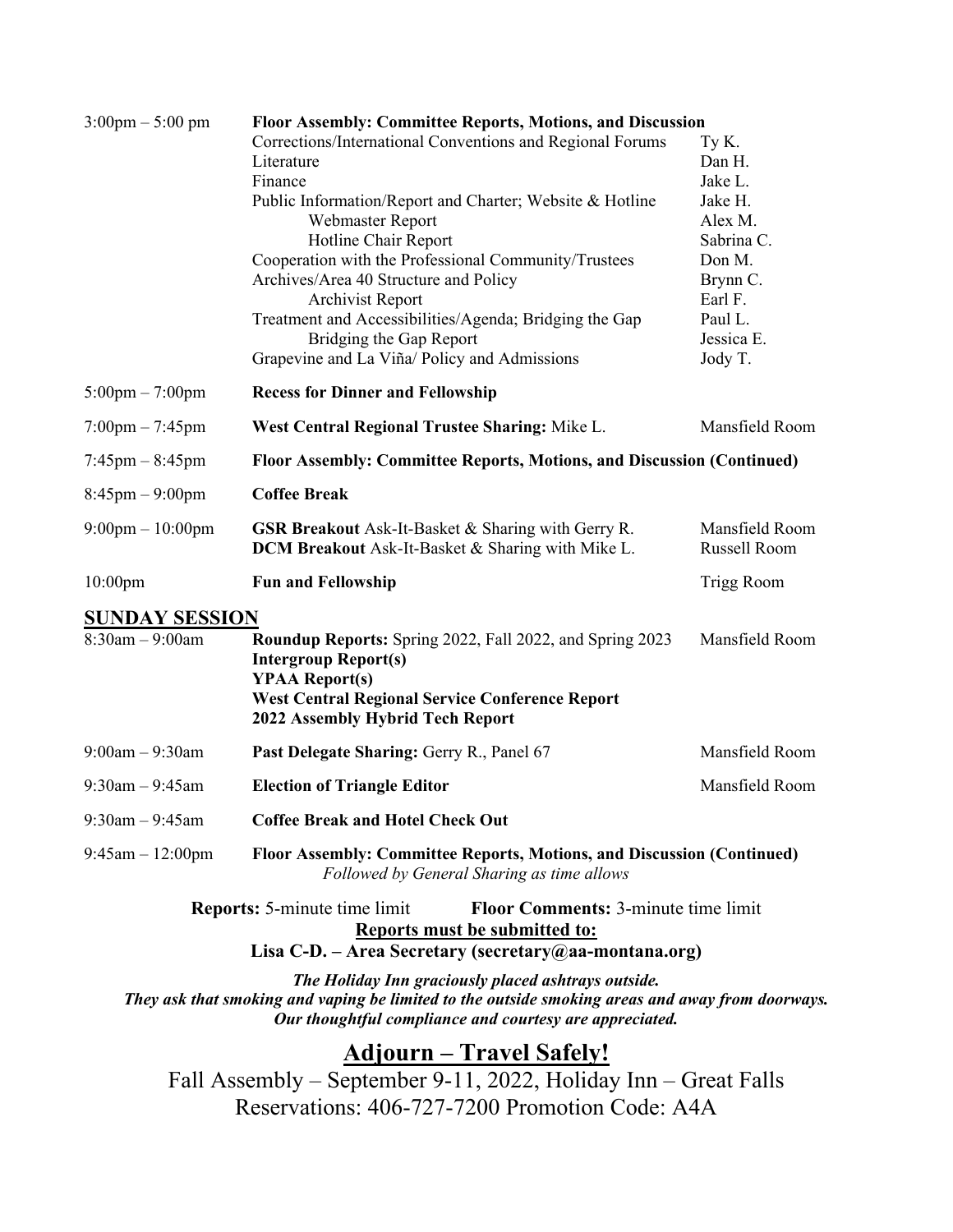All the following is a list of agenda items and the Area Committees they have been assigned to for review. There are agenda items that originate in Area 40 and from the General Service Conference. All agenda items from the General Service Conference will be addressed at the General Service Conference later in May.

The Committee Chairs, DCMs, and District Representatives were sent a list of agenda items with the corresponding background information in February. This information is then passed on to other members of those committees, to GSRs in the districts, and other interested members of our Fellowship for research, review, and discussion, in turn providing for a well-informed conscience and decision. If your Group has any comments, questions, and concerns or would like copies of any background information please contact the appropriate Area Committee Chair or your DCM. Your DCM has the names, phone numbers, and addresses of the Area Committee, or you can email them through the Area's website www.aamontana.org should you need them.

The General Service Conference agenda items discussed by committees will come to the floor as a brief report of each item considered, reviewed, or discussed with the general sense of the committee for each item, rather than coming as recommendations (motions passed and seconded). Assembly members will have an opportunity to ask questions and offer their groups' thoughts on each item. The discussion will provide the Delegate with a sense of the Area, with substantive comments to share with the Conference. For controversial items or items for which the floor discussion does not provide a clear sense of the Area, the Delegate may request an informal show of hands, for and against, in order to obtain the sense of the Area

(**NOTE**: the process by which items are submitted, dispersed, considered, and brought to the Assembly is detailed in the *Area 40 Committee System Policy and Procedures* manual which is available through your DCM and on the website).

Review Concepts I, II, III, X, XII, and Tradition 2 for a clearer understanding of the above process.

#### **The following Committees/Committee agenda items are listed in order of presentation.**

#### **Corrections/International Conventions and Regional Forums – Ty K.**

#### Corrections – Area 40

- 1. Review assembly report of the Area 40 Corrections Chair
- 2. Report on Pink Can income and disbursements
- 3. Review activities of Corrections Committees in Groups and Districts throughout Area 40

#### Corrections – GSC

- A. Review contents and format of Corrections Kit and Workbook.
- B. Reconsider use of the term "person in custody" in A.A. literature.
- C. Consider requests to limit changes to the book Alcoholics Anonymous.
- D. Discuss request to make A.A. literature changes slowly and with A.A.'s primary purpose in mind.

#### International Conventions and Regional Forums - GSC

- A. Discuss update report on methods of closing the Big Meetings at the International Convention.
- B. Discuss ways to encourage interest in Regional Forums and attract first-time attendees.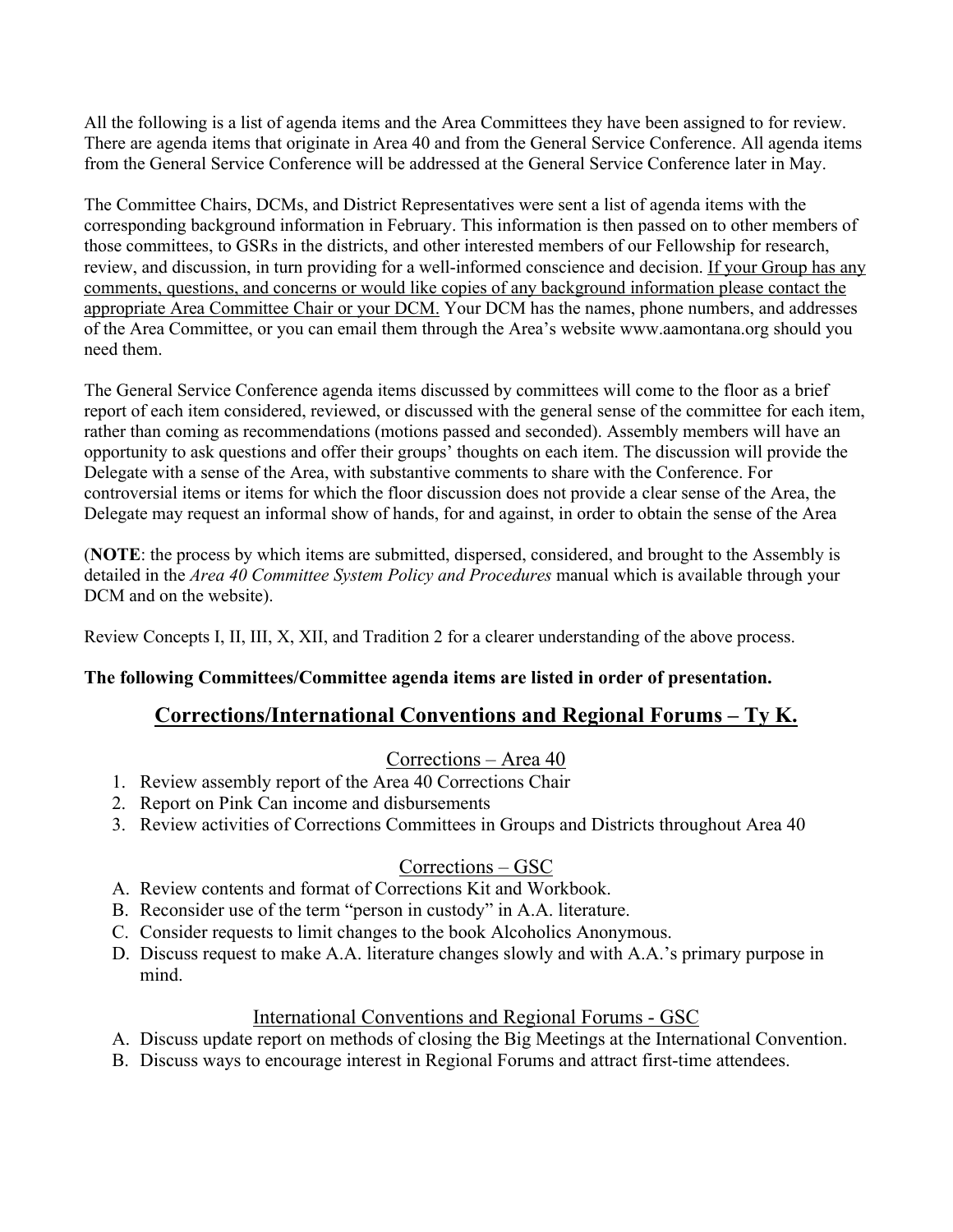# **Literature – Dan H.**

# Literature – Area 40

- 1. Review assembly report of the Area 40 Literature Chair
- 2. Review activities of Literature Committees in Groups and Districts throughout Area 40
- 3. Consider a request to/that:
	- a. Reverse changes made to the 12x12 by the 2021 GSC
	- b. No further changes be made to any of Bill W's writings
	- c. Clarifications, explanations, or definitions needed for Bill's writings that have been approved by the GSC can be added in an appendix such as was done in the Spiritual Experience appendix in the 2nd printing of the Big Book
	- d. Add Forward in Bill W's writings to address issues raised by 1939 language/terminology

## Literature – GSC

- A. Annual review of recovery literature matrix.
- B. Review draft language regarding safety and A.A. to be included in *Living Sober* and the pamphlet "Questions and Answers on Sponsorship."
- C. Review draft pamphlet based on A.A.'s Three Legacies.
- D. Review draft pamphlet "The Twelve Steps Illustrated."
- E. Review progress report regarding the pamphlet "The Twelve Concepts Illustrated."
- F. Review progress report regarding the pamphlet "Too Young?"
- G. Review draft of the revised pamphlet "Young People and A.A."
- H. Review progress report regarding update of the pamphlet "A.A. for the Black and African-American Alcoholic."
- I. Review progress report regarding update of the pamphlet "A.A. for the Native North American."
- J. Review progress report regarding development of a Fourth Edition of the book *Alcohólicos Anónimos*.
- K. Review progress report regarding the translation of the book *Alcoholics Anonymous* (Fourth Edition) into plain and simple language.
- L. Review progress report regarding requests to develop study guide workbooks for A.A.
- M. Review progress report regarding development of a Fifth Edition of the book *Alcoholics Anonymous*.
- N. Discuss the existing version of the pamphlet "Twelve Traditions Illustrated."
- O. Discuss G.S.O. Publishing updates per the A.A.W.S. print policy:
	- 1) Review the draft update of the pamphlet "Is A.A. for You?"
	- 2) Review the draft update of the pamphlet "Is There an Alcoholic in Your Life?"
	- 3) Review the draft update of the pamphlet "Frequently Asked Questions About A.A."
	- 4) Review the draft update of the pamphlet "This Is A.A."
- P. Review progress report regarding strategy to make current literature accessible in all possible formats.
- Q. Review progress report regarding Literature Committee workbook.
- R. Discuss changes to the text of the book *Twelve Steps and Twelve Traditions* as directed by the 71st General Service Conference.
- S. Consider an update of the book *Experience, Strength and Hope.*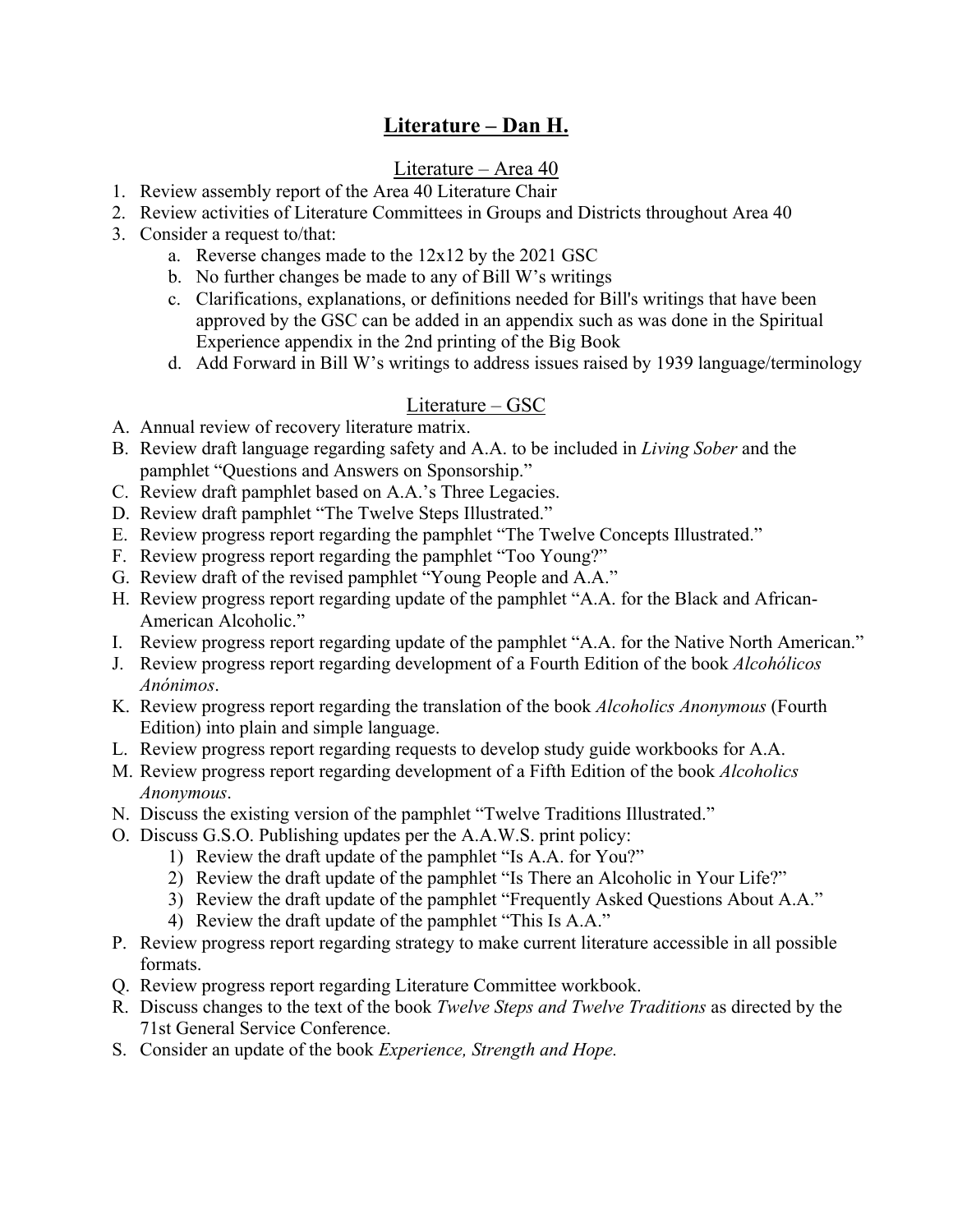# **Finance – Jake L.**

# Finance – Area 40

- 1. Review assembly report of the Area 40 Treasurer
- 2. Review report from the Virtual/In-Person Hybrid Ad-Hoc Committee

# Finance – GSC

- A. Review Self-Support Packet.
- B. Consider request to add a historical disclaimer to the front of the book *Twelve Steps and Twelve Traditions*.
- C. Consider request that all proposed changes to the book *Twelve Steps and Twelve Traditions* be handled in footnotes.

# **Public Information/Report and Charter – Jake H.**

#### Public Information – Area 40

- 1. Review assembly report of the Area 40 Public Information Chair
- 2. Review assembly report of the Area 40 Webmaster
- 3. Review assembly report of the Area 40 Hotline Chair
- 4. Consider having the Triangle newsletter be digital-only, eliminate printed copies, and require a minimum of four newsletter publications per year with additional publications to be the discretion of the Triangle Editor.
- 5. Review activities of Public Information Committees in Groups and Districts throughout Area 40

#### Public Information – GSC

- A. Review the 2022 Public Information Comprehensive Media Plan.
- B. Public Service Announcements (PSAs):
	- 1. Review the distribution and tracking information for two video PSAs:
		- i. "Sobriety in A.A.: My Drinking Built a Wall"
		- ii. "Sobriety in A.A.: When Drinking is no longer a Party."
	- 2. Review the 2021 report on the "Relevance and Usefulness of Video PSAs."
- C. Review a progress report and the G.S.O. Podcast Plan.
- D. Review report on "YouTube Performance."
- E. Review report on "Google Ads Performance."
- F. Review report on "Meeting Guide Performance."
- G. Review the "2021 Fourth Quarter Report on A.A.W.S. Board Oversight of G.S.O.'s A.A. website."
- H. Review report on "AAGV/La Viña Website, Marketing and Podcast."
- I. Discuss feasibility research on paid placement of PSA videos on streaming platforms.
- J. Discuss Public Information pamphlets/materials:
	- 1. Consider suggestion to revise the flyer "A.A. At a Glance."
	- 2. Review suggested revisions to the pamphlet "Speaking at Non-A.A. Meetings."
	- 3. Review suggested revisions to the pamphlet "Understanding Anonymity."
	- 4. Consider request to retire and replace the "A.A. Fact File."
- K. Review request to create a new form of communication to address anonymity on social media.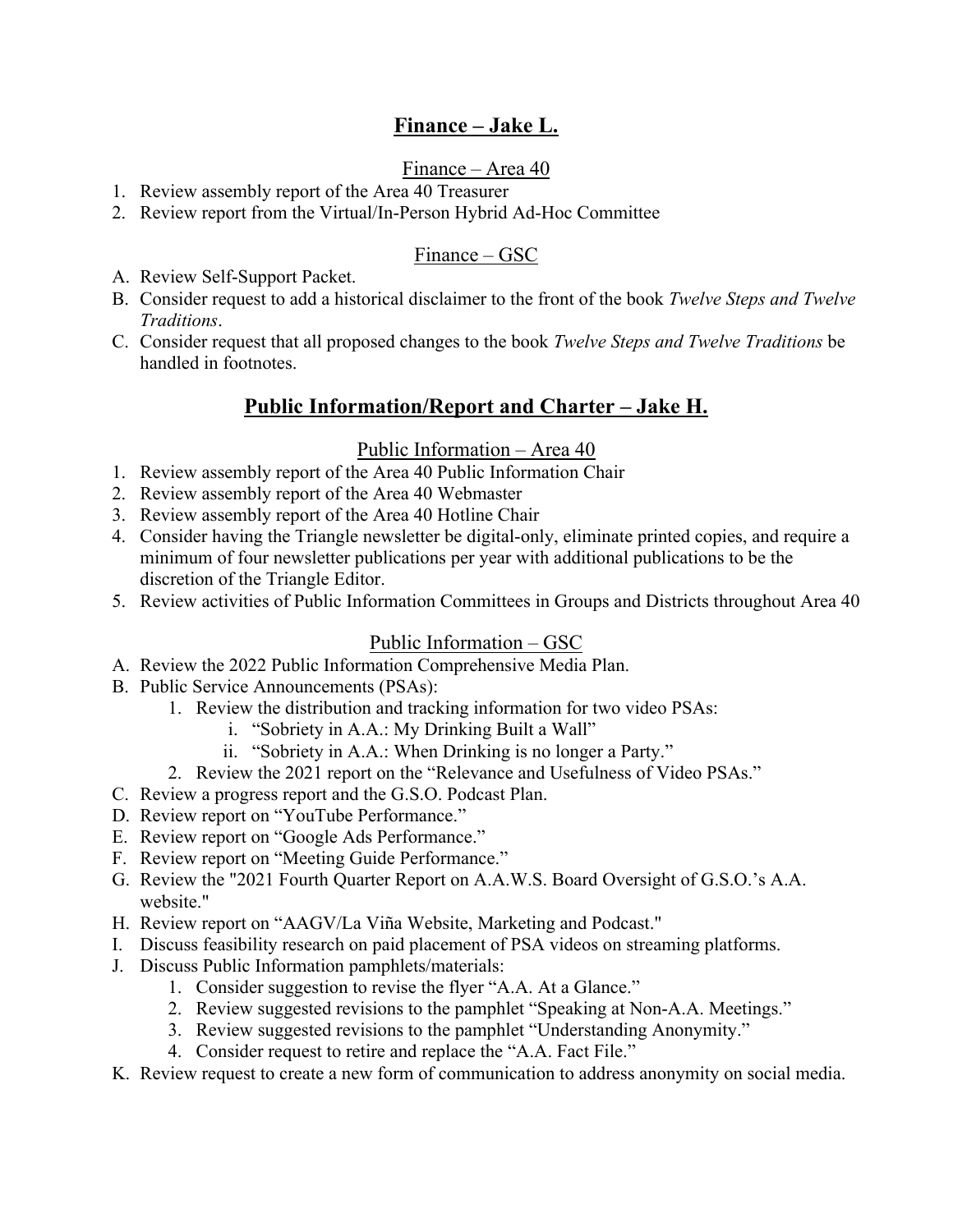- L. Review report on development and distribution ideas for the "A.A. Triennial Membership Survey."
- M. Review content and format of P.I. Kit and Workbook.

#### Report and Charter – GSC

- A. Discuss General Service Conference *Final Report.*
- B. Review *The A.A. Service Manual*, 2021-2023 Edition.
- C. Review progress report from A.A.W.S. Publishing on a new section to be added at the end of the Twelve Concepts for World Service titled "Amendments."
- D. Consider request to include a G.S.R. preamble in the pamphlet "G.S.R.: Your Group's Link to A.A. as a Whole."
- E. Consider requests that the chapter titled "The Doctor's Opinion" be returned to page one, as it was in the First Edition.

# **Cooperation with the Professional Community/Trustees – Don M.**

#### Cooperation with the Professional Community – Area  $40$

- 1. Review assembly report of the Area 40 CPC Chair
- 2. Review activities of CPC Committees in Groups and Districts throughout Area 40

#### Cooperation with the Professional Community – GSC

- A. Review progress report on A.A.W.S. LinkedIn page.
- B. Review suggested revisions for the draft pamphlet "A.A. in Your Community."
- C. Review progress report on the development of outward facing pamphlets for the mental health professionals.
- D. Consider creating a new pamphlet designed to help C.P.C. committees reach as many doctors as possible.
- E. Review content and format of C.P.C. Kit and Workbook.

# Trustees – GSC

- A. Review resumes of candidates for:
	- 1. Eastern Canada Regional Trustee
	- 2. Pacific Regional Trustee
- B. Review slate of trustees and officers of the General Service Board of Alcoholics Anonymous, Inc.
- C. Review slate of directors of A.A. World Services, Inc.
- D. Review slate of directors of AA Grapevine, Inc.
- E. Discuss the revised "Procedures for a Partial or Complete Reorganization of the General Service Board, the A.A.W.S. or AA Grapevine Boards."
- F. Consider revising text highlighting service roles at the group level in the pamphlet "The A.A. Group."
- G. Consider request to revise the pamphlet "Do You Think You're Different?" to include stories reflecting greater diversity.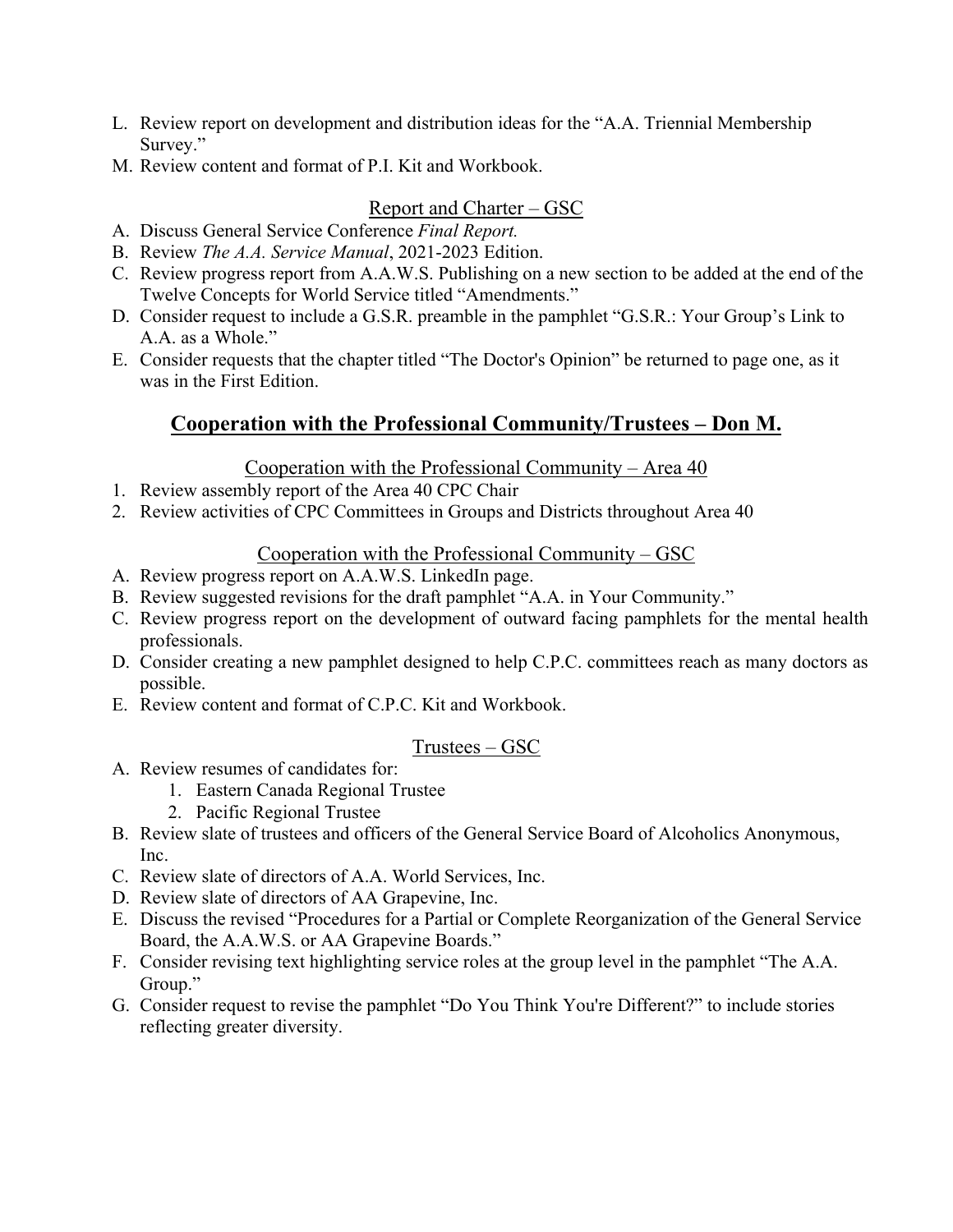# **Archives/Area 40 Structure and Policy – Brynn C.**

# Archives – Area 40

- 1. Review assembly report of the Area 40 Archives Chair
- 2. Review assembly report or the Area 40 Archivist
- 3. Review activities of Archives Committees in Groups and Districts throughout Area 40

#### Structure and Policy – Area 40

- 1. Review Fall 2021 Assembly Evaluation Report
- 2. Review report from the Triangle Editor/Newsletter Ad-Hoc Committee
- 3. Consider changing the Triangle Editor position from a rotating position to a non-rotating position

#### Archives – GSC

A. Review content and format of Archives Workbook.

# **Treatment and Accessibilities/Agenda – Paul L.**

#### Treatment and Accessibilities – Area 40

- 1. Review assembly report of the Area 40 Treatment and Accessibilities Chair
- 2. Review assembly report of the Area 40 Bridging the Gap Chair
- 3. Review activities of Treatment Committees in Groups and Districts throughout Area 40

## Treatment and Accessibilities – GSC

- A. Review progress report on pamphlet "A.A. for the Older Alcoholic."
- B. Review progress report on military audio interviews.
- C. Discuss draft version of A.A. Guidelines for remote communities.
- D. Review contents and format of Treatment Kit and Workbook.
- E. Review contents and format of Accessibilities Kit and Workbook.
- F. Consider request to revise the pamphlet "The A.A. Group" to reflect the importance of the group as a "spiritual entity" as stated in the Long Form of Tradition Five.
- G. Consider request to revise text in the chapter "Getting plenty of rest" in the booklet *Living Sober*.

# Agenda – GSC

- A. Review suggestions for the theme of the 2023 General Service Conference.
- B. Review presentation/discussion topic ideas for the 2023 General Service Conference.
- C. Discuss workshop topic ideas for the 2023 General Service Conference.
- D. Review the General Service Conference Evaluation Form, distribution process and 2021 Evaluation Summary.
- E. Discuss progress report on Conference improvement.

# **Grapevine and La Viña/ Policy and Admissions – Jody T.**

#### Grapevine and La Viña – Area 40

- 1. Review assembly report of the Area 40 Grapevine and La Viña Chair
- 2. Review activities of Grapevine and La Viña Committees in Groups and Districts throughout Area 40